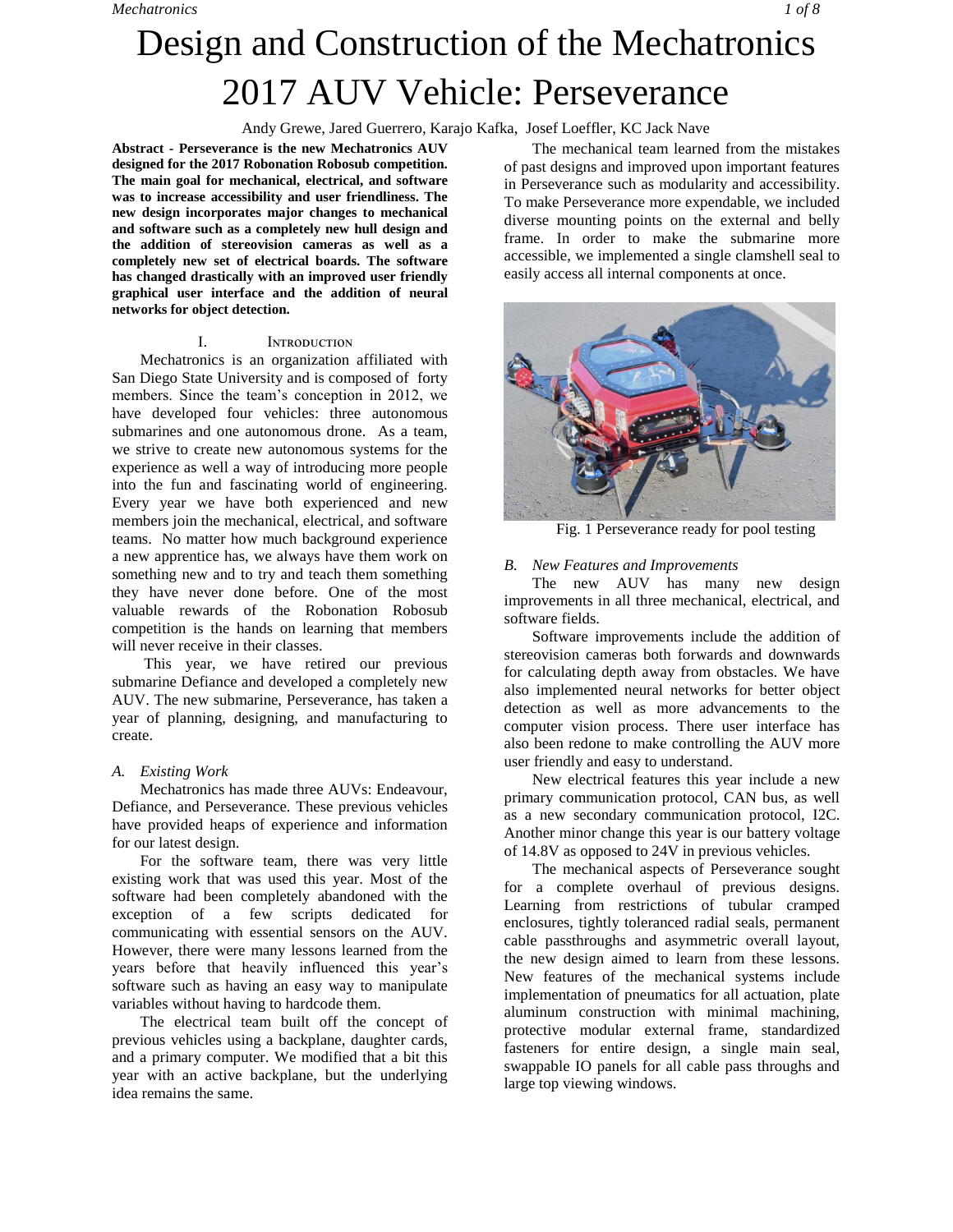

Fig. 2: Final CAD of Perseverance

#### II. DESIGN STRATEGY

## A. Approach

There were many design choices this year that were incorporated because of what had been learned at the last competition.

The new vehicle was designed with the thrusters in a specific orientation and distance from the center of gravity to provide a large moment for easier movement. The AUV is now capable of moving quickly through the water and turning rapidly. Rapid movement will help in the competition maneuver the obstacle course quickly and efficiently allowing the vehicle to achieve movements no other vehicle has been able to perform.

The addition of the stereovision cameras are also used for detecting depth. Having depth perception in the water is critical for locating obstacles and determining how the sub will move to reach the obstacles.

# B. Design Choices

When designing the vehicle, all three disciplines focused on accessibility and ease of use rather than complexity. From experience with previous vehicles, it was obvious that lack of accessibility hindered the team at multiple instances at both testing and at the competition. Having a more accessible and more modifiable vehicle was more critical than trying to add designs that would be difficult to use.

In terms of software this was represented in the new design of the graphical user interface. With the simpler design, the software is much easier to use for new drivers and allows for access of only the software modules you need. When the software was originally being designed, there was the option of having it completely made in a higher language such as C++ but that idea was quickly abandoned over the simplicity of Python such that many people could understand the code without knowing how to program.

### III. VEHICLE DESIGN

# *A. Mechanical Systems*

The previous 3 years of competitions taught us many lessons and lent insight to design improvements that have since been implemented onto a new vehicle. The Mechatronics alumnus continues to serve as advisors to the team by providing insight from previous experience as well as notable observations of other competing teams. The mechanical team has spent long nights working to satisfy three major design premises: accessibility, cost effectiveness, and versatility. In short, the mechanical team focused their efforts on making Perseverance a testing platform capable of adapt to changing sensors, thrusters, software, or peripheral weapon systems. These broad motives for design decisions were thoroughly outlined and objectively defined into design requirements for each mechanical feature. Each primary mechanical feature served to satisfy every design requirement outlined.



Fig. 3: Accessible single sealed lid

# 1) Clamshell Hull

Driven by the design premises of accessibility, cost effectiveness and versatility, the main hull of Perseverance was in the center of it all. Accessibility was achieved through its one seal, a clamshell design shown in Fig. 3. This enables users to have maximum access to internal components without the impedance of tubular cramped spaces or multiple separate enclosures. Versatility of the this feature was achieved and the maximized size of the opening allows for a completely removable internal frame in future designs and modifications. The interior space is also considerably larger than currently needed to allow conductive heat sinking directly onto the hull and future installments. Lastly, the hull was cost effective such that it was made from a  $\frac{1}{4}$  6061 T6 AL plate, with minimal machining required for fabrication.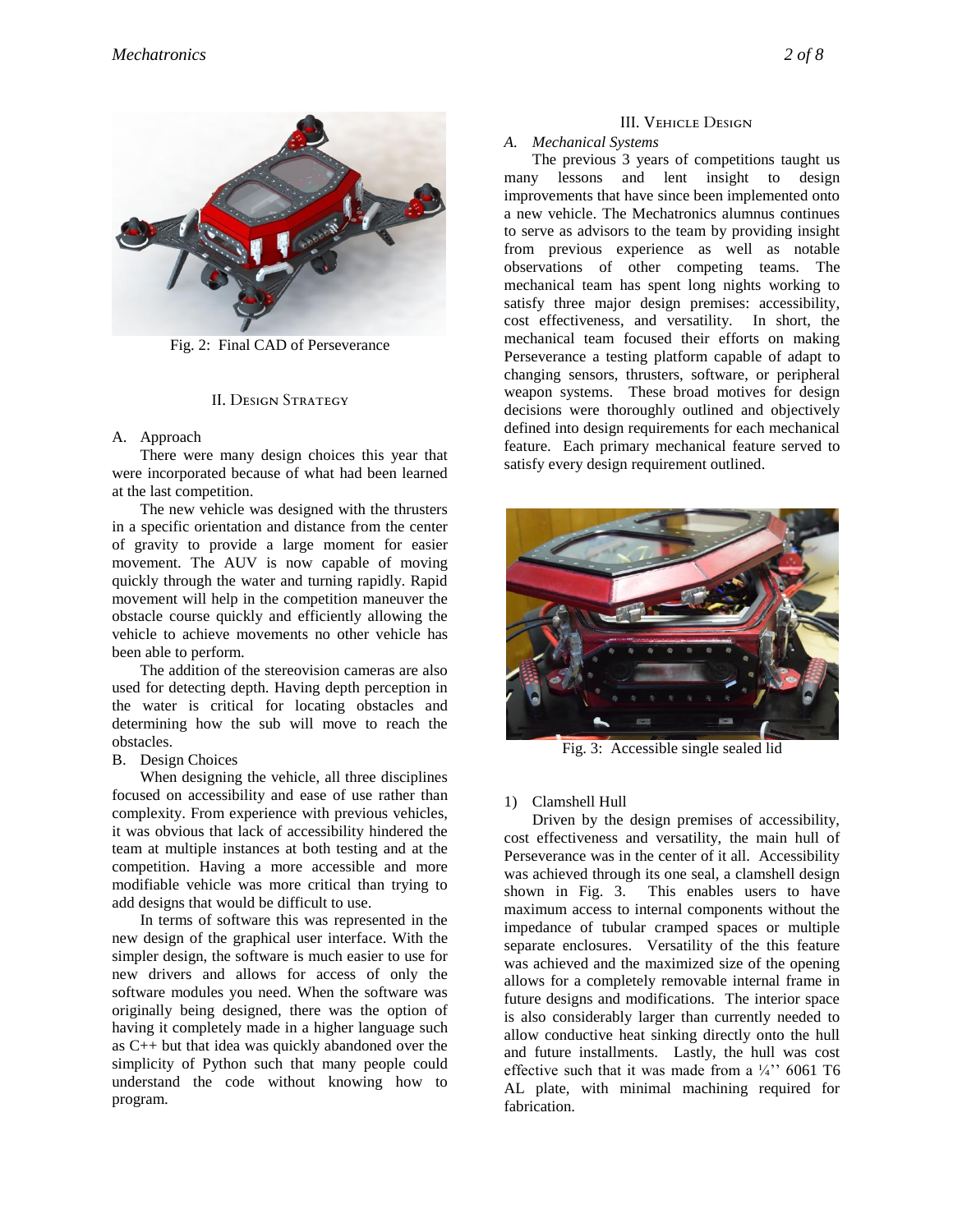

Fig 4: Main and belly frame with guide grooves

#### 2. External Frame

The external frame was designed to serve as a protective mounting platform that could accommodate a wide range of potential weapon systems, sensors, thrusters, handles, or other future peripherals. Accessibility of externally mounted components was achieved through standardized fasters for all mounts and a wide range of guide slots for T nuts for ease of mounting. The easily waterjetted  $\frac{1}{4}$ <sup>\*</sup>. AL frame in Fig. 4 is cheap and can be rapidly redesigned and swapped for alternative thruster configurations and mounting strategies. The multipurpose nature of the external frame also includes shrouds to protect the outermost thrusters and a protective geometry that cradles all sensors in the event of a collision.



Fig 5: IO panel blanks for accommodating changes

#### 3. IO Panels

The In Out (IO) panel designs shown in Fig.5 were driven by lessons from previous limitations of permanent cable passthroughs used with our competition vehicles in the past. Additionally, the IO panels are specifically made to be easily replaced by duplicate blanks that are anodized and ready for redesign to accommodate new cable glands, tapped holes, cable pass throughs, or pneumatic hose. All interfaces from the internal watertight hull pass through these panels, effectively eliminating the need for permanent passthrough fixtures mounted to the hull. Cable glands were chosen for cable pass throughs for all thrusters and hydrophones. These were prefered over the permanent, epoxy sealed cable pass throughs of the past as they did not require the sacrifice of cables in the event of replacing or moving thrusters upon a new external frame design. The pneumatics are all connected to single barbed tube fittings, all routed through a compact custom fabricated IO port that enables the vehicle to have a total of fourteen pneumatic hose outputs. This provides more than enough pneumatic outputs for all weapons systems and the ability to implement more pneumatically actuated weapons in the future.



Fig. 6: Top viewing windows

#### 4. Viewing Windows

The viewing windows of Perseverance have a fairly obvious function of allowing the downward and forward stereo vision cameras view the surroundings unobstructed. Additionally, the stereo vision windows are wide enough to accommodate a range of stereo vision camera spacing, laser for depth perception, or even new upgrades. These optical sensors are mounted on an extruded aluminum, 8020 rail for ease of adjusting iris spacing. The top viewing window serve to facilitate testing and the monitoring of internal conditions of Perseverance. This includes the ability to view relevant LED readouts, visual inspection for leaks, interfacing with the onboard LCD screen, and monitoring battery depletion when untethered.



Fig. 7: Back IO port with kill switches, thruster cables, and ethernet tether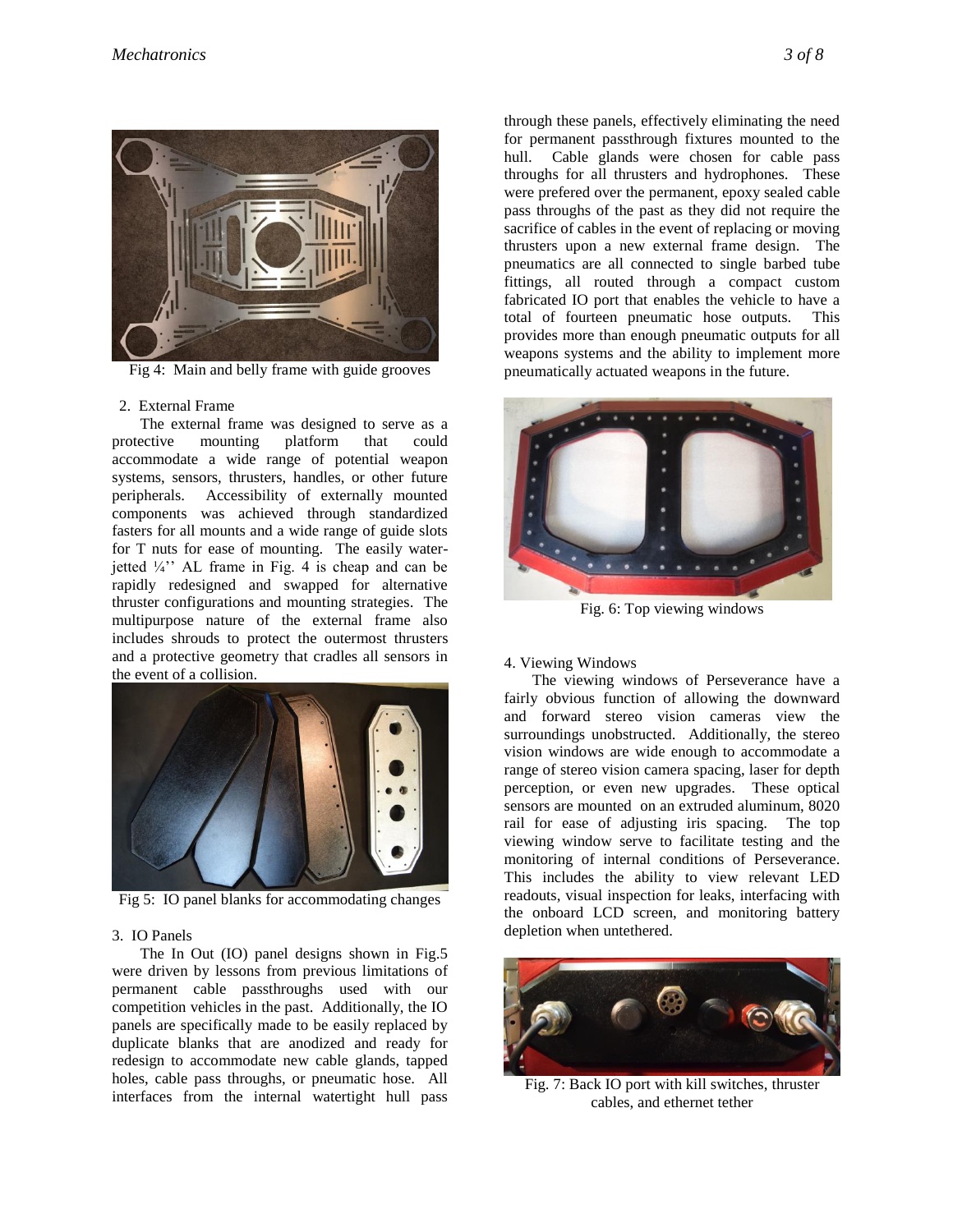

Fig. 8: Lateral IO port with nonpermanent cable glands and pneumatic hose barbs

### 5. Pneumatics

Pneumatics were chosen to power peripheral manipulators and weapon systems due to the wide range of off the shelf actuators, ease of implementation and proven reliability. The pneumatics were triggered through a solenoidmanifold assembly and all hoses were routed out of compact pneumatic IO ports. Each pneumatic line includes a one-way check valve to prevent water from backing into the manifold. The purposeful decision to accommodate more pneumatic outputs was made to enable the option of future upgrades.



Fig.9: Torpedo launcher (left) and dropper and payload (right)

The pneumatically fired torpedo launcher was designed to fire two torpedoes in a consistent and reliable trajectory. The housing and torpedos were 3D printed from PLA and o-rings were added to the torpedoes to ensure a tight seal in the barrel of the launch tubes. The launcher was aligned strategically with the forward facing cameras for ease image recognition and targeting.

The pneumatically launched dropper was designed to release two ⅝'' ball bearings with a short burst of pressurized air. Ball bearing were chosen for the dropper task to ensure a consistent drop pattern offered by the spherical, uniform drag. It was centrally aligned, adjacent to the downward facing stereo cameras, easing the alignment of image recognition for the dropper bins event.



Fig. 10: Thruster configuration of Perseverance

#### 6. Thrusters

We chose the T200 due to the low cost, energy efficiency and high thrust-to-weight ratio. Four thrusters are used for vertical movement, two for forward and backward movement, and two for strafing side to side. This thruster configuration gives us six degrees of freedom. These eight thrusters are protected by the external frame and legs in the event of a collision. Their mounting configuration can be dynamically changed if needed.

#### *B. Electrical Systems*

The electrical system in Perseverance was designed with the goal to be simple and modular, while providing an elegant yet rugged solution. The primary focus of the system this year has been a redesign of the backplane, switching from individually routed board edge connectors to uniformly routed D-sub 37 connectors. With this routing technique in place, any daughter card may be placed within any daughter card slot on the backplane. This design simplified the routing on the backplane, and also simplified assembly once inside Perseverance



Fig. 11: Jetson Tegra X2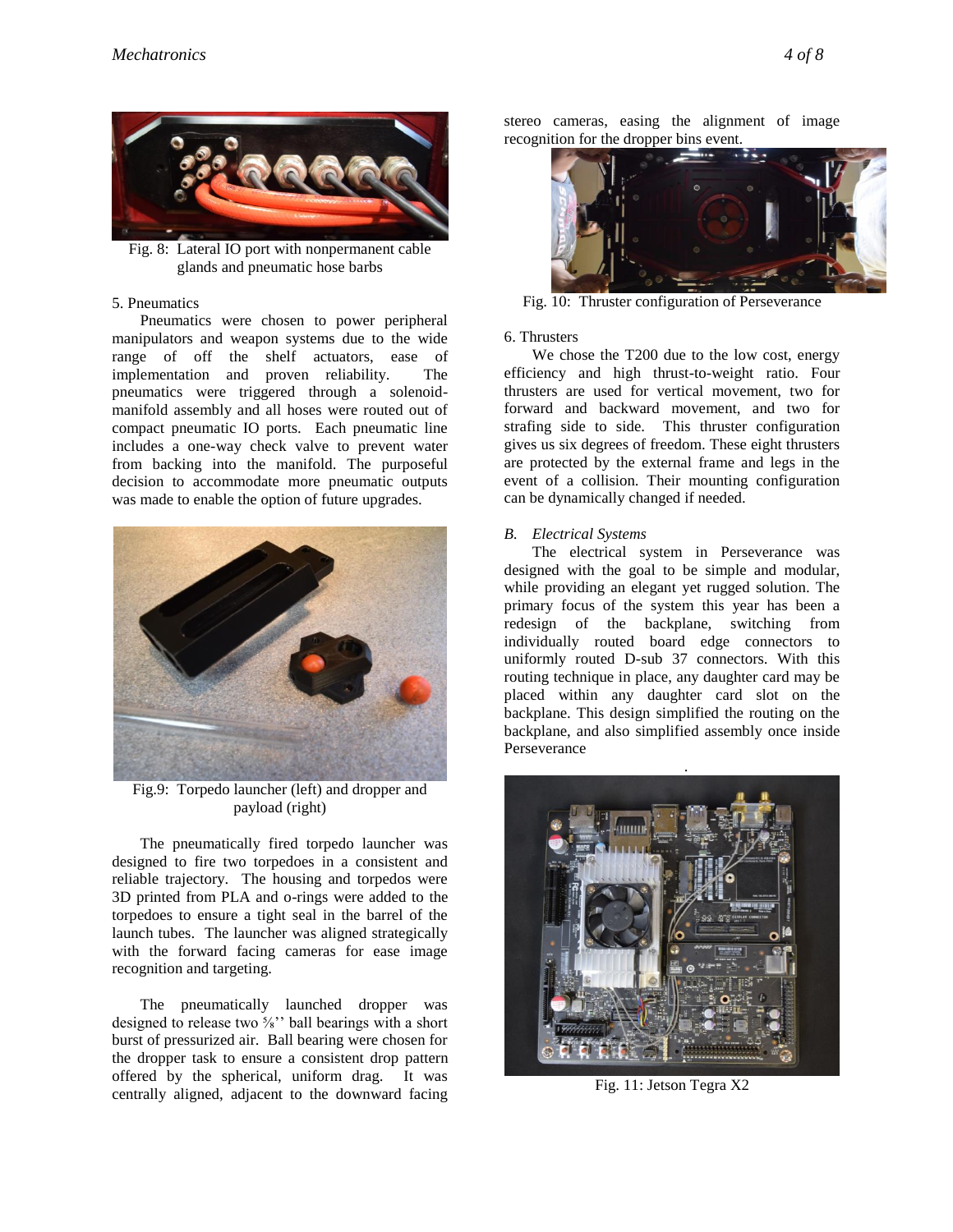#### 1. Jetson Tegra X2

A Jetson Tegra X2 is being used as the main computer. This development board runs Ubuntu 16.04 and was chosen because of its capability of running multiple intense processes including computer vision and neural networks. The processing power of this device allows us to run multiple intensive threads at the same time.



Fig. 12: Motherboard / Backplane

### 2.Motherboard / Backplane

Our backplane this year took on a much more active role than in the past. The backplane handles power conditioning and distribution, as well as the more traditional role of signal routing and distribution. The primary addition to the backplane this year is the incorporation CAN bus to USB technology. This required the use of an ATmega328PB microcontroller on the backplane, which then upgraded it from a passive backplane to an active motherboard.

### 3. CAN Bus

We utilized CAN (controller area network) bus to communicate between our daughter cards with a simple high / low line setup. Each device on the bus requires a controller and a transceiver, which converts the Rx and Tx data to CANh and CANl. One of the primary benefits of using CAN bus is the large number of message IDs available and the masking abilities built into the controller. In order to safely utilize the CAN bus with the Tegra TX2, a breakout board had to be developed. An isolator circuit was built into this board in order to provide protection to the Tegra in the event of a major CAN bus malfunction

### 4. Sensor Interface Board

The sensor interface board (SIB) is our primary means of communication between the Tegra and the physical world around us. It incorporates three internal pressure sensors, three internal temperature sensors, and three external pressure sensors. The internal sensors interface with an ATmega328PB microcontroller over an I2C bus, and the external pressure sensors output a current proportional to pressure to a simple current loop and low pass filter. The microcontroller continually passes data to the primary computer via CAN bus.

5. Hydrophone and Direction Rendering Analysis System

Hydrophone and Direction Rendering Analysis System (HYDRAS) is a passive SONAR system which detects and differentiates between two separate pinger signals and provides navigation to the target pinger by determining its relative bearing and elevation. The HYDRAS board is one of two boards in Perseverance which utilizes four layers. This was needed for proper routing of the many signals on the board. HYDRAS is the only board in Perseverance which utilizes a PIC24 microcontroller as opposed to an ATmega328PB. The reason for this choice is for the additional ADC (analog to digital converters) pins on the PIC24. The PIC24 system takes two hydrophone signals and will send them through a Low Pass Filter followed by an amplification stage, rectification stage, and amplitude adjustment stage to turn the signals into a DC signal to be read by the Comparators. The Comparators will monitor for a low to high signal change and will measure the difference of arrival time between the signals, then it will calculate the heading of the pingers.

### 6. Digital / Weapons Control Board

The digital / weapons control board consolidated two of our previous daughter cards, the thruster and weapon control boards. The reasoning behind this choice was molded by our thruster and electronic speed controller selection, which are able to be controlled via I2C, or inter-integrated-circuit. Similar to CAN bus, I2C uses only two lines, in this case a clock line and a data line. An ATmega328PB microcontroller is utilized on this board to control the I2C lines, as well as thirteen GPIO (general purpose input / output) pins to trigger various weapons, such as lasers, torpedoes, droppers, and numerous channels for a pneumatic claw. The switching circuitry for these weapons utilizes an N-channel MOSfet which acts as a switch when activated by the microcontroller. In this case we decided to provide constant power to all of our weapons and switch ground, as it is the standard with most CAN enabled vehicles.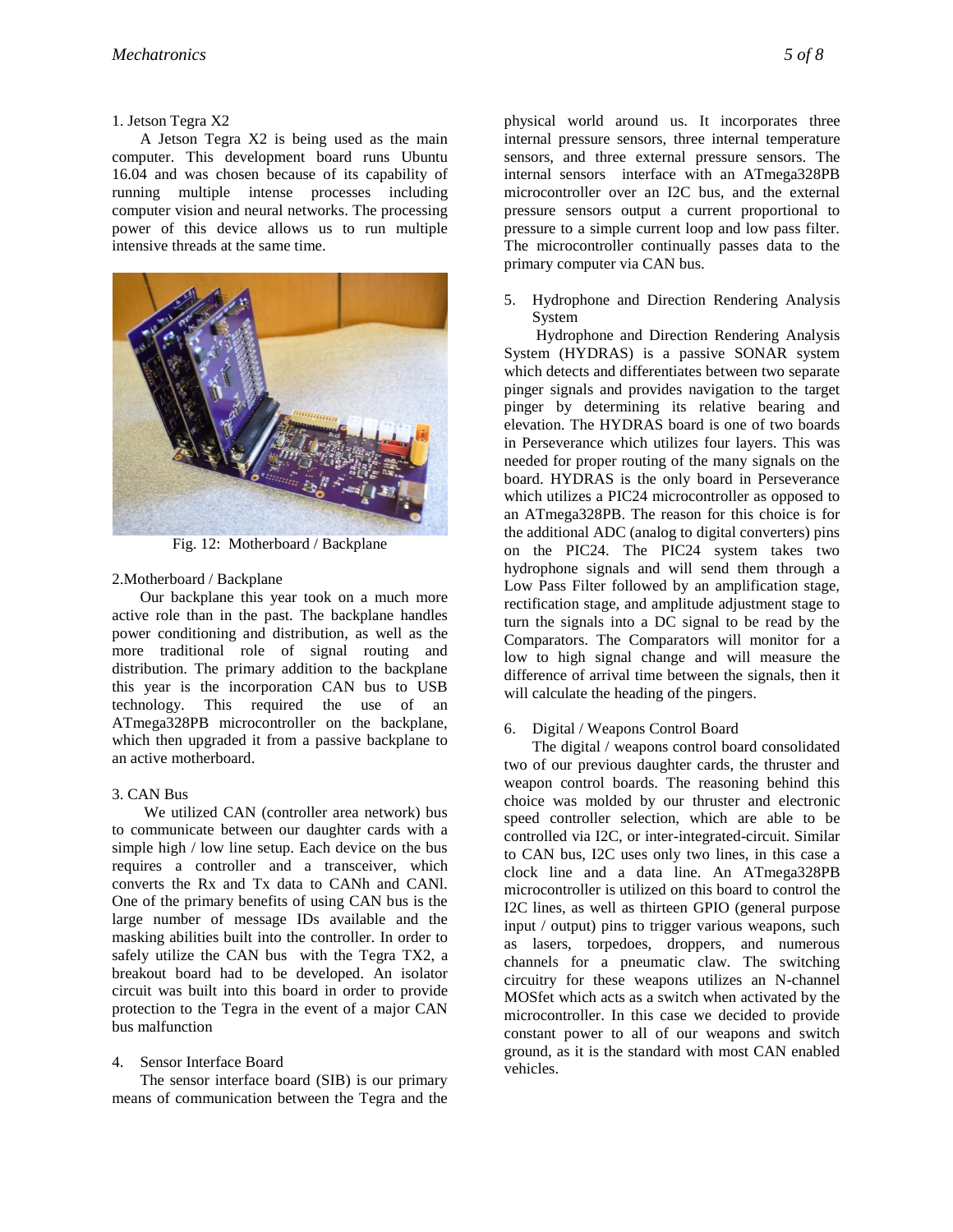# 7. Power Supply

The power system for Perseverance is completely custom built this year, including the control system and the battery packs themselves. The batteries consist of 2x 16000mAh Li-Po (lithium polymer) batteries joined in parallel, capable of 320A burst output current and nearly 6 hours of testing time before a recharge is required.

In addition, custom made battery packs were made using 18650 cell Li-Ion (lithium ion) batteries. These batteries provide a much higher energy density than traditional Li-Po batteries, enabling us to reduce the size and weight of our battery packs while retaining the same power output capabilities.

To distribute the power among the subsystems in Perseverance, a 150A battery management system was developed, capable of removing power to thrusters without any computer interaction required. In addition, a circuit is provided to cycle power to all other subsystems in the event a hard restart is required while in the water.



Fig. 13: Forward - stereo vision cameras

# 8. Hydrophones

3x Sparton PHOD-1 hydrophones passively listen for pings on frequencies between the range of 25 kHz to 40 kHz in 0.5 kHz intervals, and communicate to the main computer via an RS-232 connection to allow for navigation within a four-foot radius. After receiving data from the hydrophones, the sub is capable of triangulating the location of their origin, allowing us to accurately move to the correct pinger.

# 9. Doppler Velocity Log

The doppler velocity log (DVL) in Perseverance is a Teledyne Explorer. It provides velocity and positional data by emitting ultrasonic pings which bounce of a surface below the vehicle and are then recorded by the sensor. The data is then sent through a kalman filter and provides then provides position and velocity relative to an origin, usually where the DVL is initialized.

# 11. Attitude Heading Reference System

3x Sparton GEDC-6 attitude heading reference system (AHRS) eliminate nearly all external magnetic disturbances that affect heading accuracy. In addition, they provide 3D absolute magnetic field measurement and full 360° tilt-compensated heading, pitch, and roll data.

# 10. Pressure Transducers

The pressure transducers used to calculate external pressure and determine the AUV's depth are industrial pressure sensors with 0.1% accuracy including linearity, hysteresis, and random deviations. They are implemented with triple redundancy and compensating logic to ensure stable measurements are always available and interpreted correctly in case of error.

# 11. Temperature Sensors

The temperature sensors monitor the ambient temperature inside the sub to provide awareness of potential overheating to the main computer.

# 10. Cameras

The Blackfly 0.5 MP USB3 Color Cameras were chosen for our vision system. Two cameras face forward and two downward for stereovision capabilities in both directions.

# *C. Software Systems*

The software for this year is composed of Python for the main process and communication with all the sensors and C++ for the computer vision process and neural networks. Using the Jetson TX2 with Ubuntu 16.04 there is a lot of processing power in the vehicle. There have been many lessons since the last competition, and since then the team has decided to design the software with three main design goals in mind: *Modularity*, *Obstacle Detection*, and *User Friendliness*.

Modularity was a necessity because it was obvious that the code that was written before was not meant to be modified or expanded. The new designed needed to be easy to make changes such that at any point in the future we can add new modules without affecting other aspects of the software.

There was a need to improve obstacle detection after having issues with waypoints from the previous year. The software team discovered the importance of having better obstacle detection in order to move away from the use of waypoints. With better obstacle detection, the AUV can move to generalized waypoints near where the obstacle is located and then search the area for the obstacle without specifically giving directions to the correct location.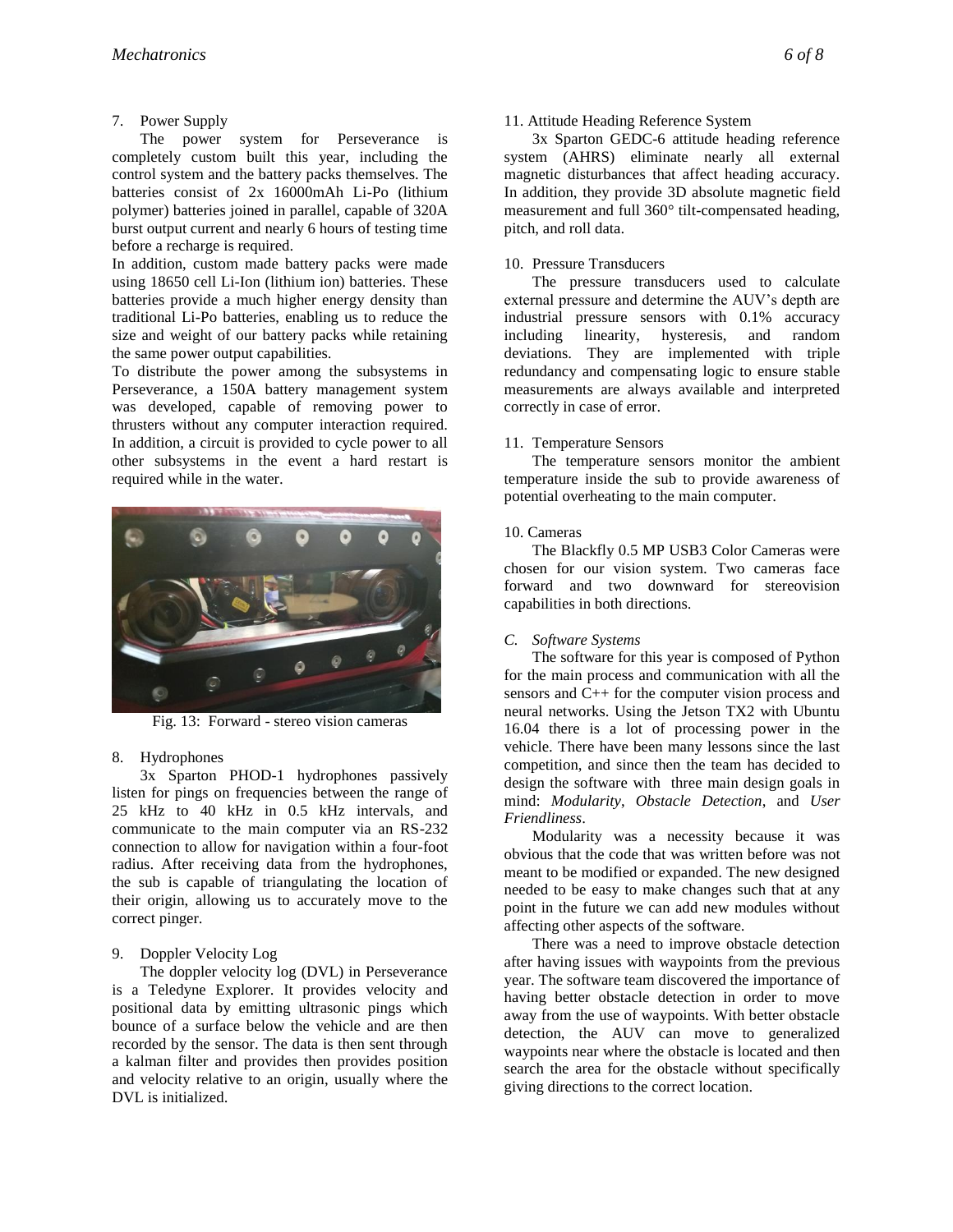After having past members have difficulty understanding the way the software worked, there was a desire for the new version to be very user friendly. Many members outside of the software team would be unable to use the software as there was little explanation as to which modules control which aspects of the sub. There would also be issues in the past were code would have to be rewritten on the spot as some values were hardcoded as there was not an easy way to change them within the GUI. With this new design we wanted to make it possible that anyone could quickly use the software and understand it.

#### 1. Graphical User Interface

The GUI has been completely redesigned from the ground up using PyQt as a framework. By choosing to use PyQt, the GUI has become much more streamlined and much easier to use and helps to understand exactly how the data is coming in. This new GUI has been designed modularly, allowing us to create as many *widgets* as is needed as well as the ability to close and move widgets for accessibility. With this new design, the GUI is easy to understand for a member who is just looking at the software for the first time. With this new design, anyone on the team is capable of starting the AUV and view



incoming data.

Fig. 14: Redesigned Graphical User Interface

The *Mission Planner* process has been completely rewritten. Mission planner is the way in which the drivers program Perseverance and plan in what order to maneuver obstacles as well as provide supplementary parameters for missions. This new version of Mission Planner allows for debugging missions in real time with the ability to step through missions. Stepping through a missions allows for easier debugging and testing as a certain aspect of a mission can be tested multiple times and still be isolated from the rest of the missions. This new version has also been designed to be as modular as possible to fit the design goals, making it easy to add new types of missions if necessary.

2. Control Systems

The control system is composed of PID controls. We have a total of seven PIDs for autonomous mode which are used for movement in all six degrees of freedom as well as one for movement backwards. We also have another seven PIDs for manual control that are used during testing for human controlled movement when not in autonomous mode. As a requirement for one of the main software design goals, the PIDs were designed to be more easily changed using a sliders. With the use of sliders the values of the PIDs could be changed rapidly and on the spot in the water. This was a major improvement from the year before in which the values for PIDs were hard coded and were difficult to attune. With this new design it is possible to tune PIDs to the correct values within a day which is significantly faster than the software from last year.

#### 3. Computer Vision

The computer vision system has been redesigned with the goal of improving object detection and is composed of libraries such as OpenCV, Dlib, Vision Works, and Darknet. Using neural networks, the AUV is capable of detecting obstacles by learning how they look outside of the water.The neural networks use the darknet neural network framework and is built with the You Only Look Once (YOLO) object detection system which is already trained on many everyday objects. We then trained it on our obstacles so that we it can locate the obstacles in the water. The data set was composed of hundreds of labeled photos both above and below the water with artificial static to increase the robustness of the networks. After the sub has located the obstacle, it will begin tracking the object using the DLIB library as to make sure the obstacle remains in the frame as well as not having to run the neural network continuously. Once the AUV has located an obstacle, it then attempts to get the relative position and orientation of the obstacle relative to itself using algorithms such as ransac in order to detect shapes within the images and corner detection methods in Vision Works.

There are two systems for depth detection: The stereovision cameras and the Oclaro Diodes. The use of stereovision provides depth by taking in two images from each camera and comparing the changes in pixel locations to determine how far away a point is. By using Vision Work's stereovision library, a disparity map is created and is used in conjunction with object detection to locate the corner points of an